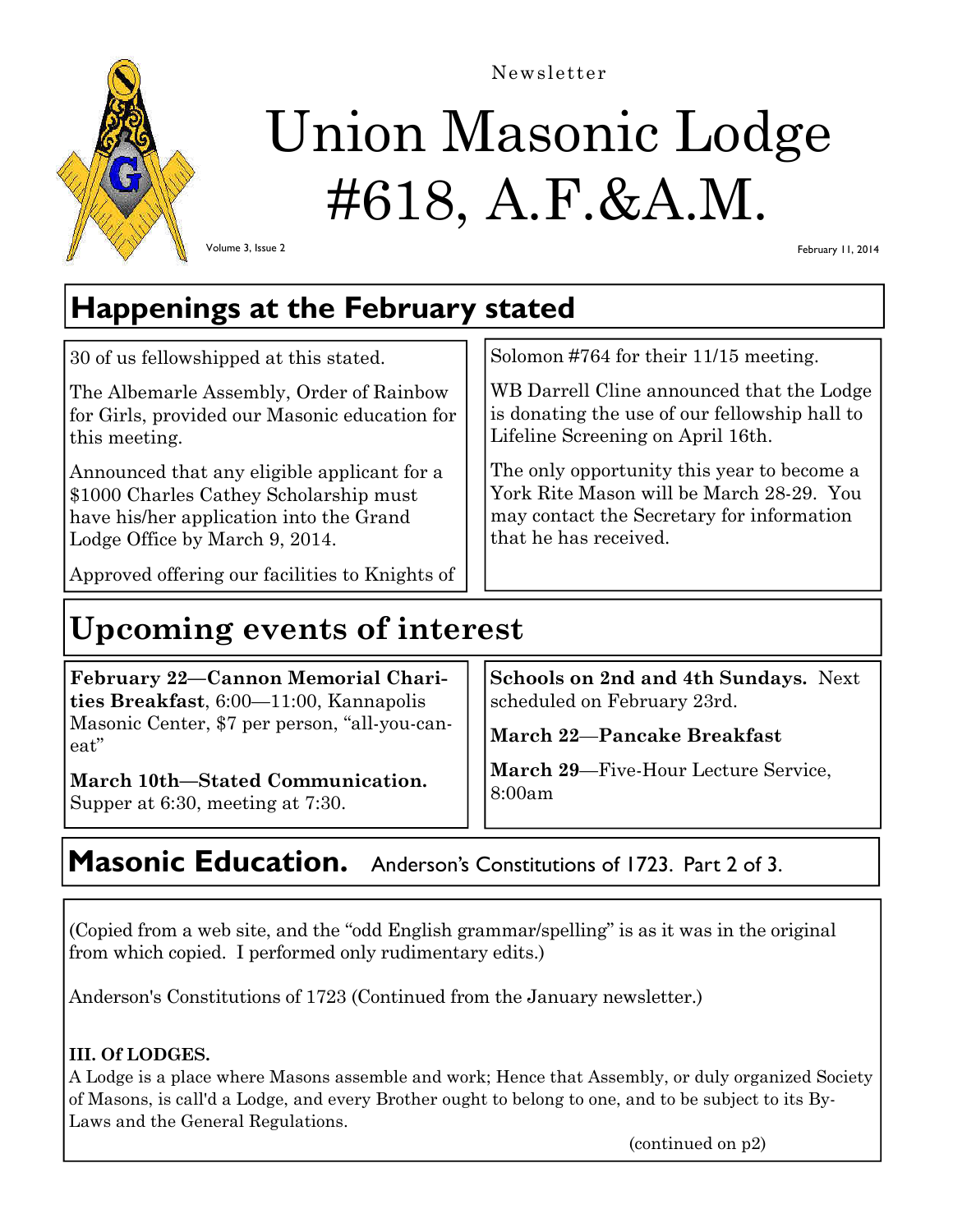| February Birthdays (by age)                              |                                                                    |                                             |  |  |
|----------------------------------------------------------|--------------------------------------------------------------------|---------------------------------------------|--|--|
| AGE / BIRTH DATE REPORT<br>(sorted by age on birth date) | 72 02/28/1943 JIMMY L. HATHCOCK<br>64 02/27/1950 WILLIAM O. DENNIS | 52 02/24/1962 ROBERT A. LOVE<br> JR         |  |  |
| l 82 02/12/1932 ROBERT J.<br>l MCEACHERN JR              | 61 02/17/1953 WILLIAM M. WIDEN-<br><b>HOUSE III</b>                | 27 02/20/1987 ROBERT L. STE-<br><b>GALL</b> |  |  |
| 172 02/14/1942 LARRY W. ROB-<br>l BINS                   | 60 02/27/1954 DOUGLAS E. MARTIN<br>53 02/27/1961 CLYDE D. LOVE     |                                             |  |  |
|                                                          |                                                                    |                                             |  |  |

### **March Birthdays (by age)**

| AGE / BIRTH DATE REPORT                       | 83 03/20/1931 JAMES H. JEFFERS             | 162 03/30/1952 THOMAS M. BLYTHE |
|-----------------------------------------------|--------------------------------------------|---------------------------------|
| (sorted by age on birth date)                 | 81 03/17/1933 CHARLES W. FURR              | 54 03/09/1960 EARL E. SNEED     |
| 88 03/29/1926 FRANKLIN R.<br><b>WALTIMYER</b> | 70 03/31/1944 JOSEPH G. CUTHBERT-<br>I SON | 36 03/04/1978 STEPHEN B. NEAL   |
| l 85 03/01/1929 BAYNE W. LEFLER-<br>JR        | 63 03/20/1951 BUFORD E. FANNON             |                                 |

#### (continued from p1)

It is either particular or general, and will be best understood by attending it, and by the Regulations of the General or Grand Lodge hereunto annex'd. In ancient Times, no Master or Fellow could be absent from it especially when warned to appear at it, without incurring a sever Censure, until it appear'd to the Master and Wardens that pure Necessity hinder'd him.

The persons admitted Members of a Lodge must be good an true Men, free-born, and of mature and discreet Age, no Bondmen no Women, no immoral or scandalous men, but of good Report.

#### **IV. Of MASTERS, WARDENS, FELLOWS and APPRENTICES.**

All preferment among Masons is grounded upon real Worth and personal Merit only, that so the Lords may be well served, the Brethren not put to Shame, nor the Royal Craft despis'd: Therefore no Master or Warden is chosen by Seniority, but for his Merit. It is impossible to describe these things in Writing, and every Brother must attend in his Place, and learn them in a Way peculiar to this Fraternity: Only Candidates may know that no Master should take an Apprentice unless he has Sufficient Employment for him, and unless he be a perfect Youth having no Maim or Defects in his Body that may render him uncapable of learning the Art of serving his Master's Lord, and of being made a Brother, and then a Fellow-Craft in due Time, even after he has served such a Term of Years as the Custom of the Country directs; and that he should be descended of honest Parents; that so, when otherwise qualifi'd he may arrive to the Honour ofbeing the Warden, and then the Master of the Lodge, the Grand Warden, and at length the Grand Master of all the Lodges, according to his Merit.

No Brother can be a Warden until he has pass'd the part of a Fellow-Craft; nor a Master until he has acted as a Warden, nor Grand Warden until he has been Master of a Lodge, nor Grand Master unless (continued on p3)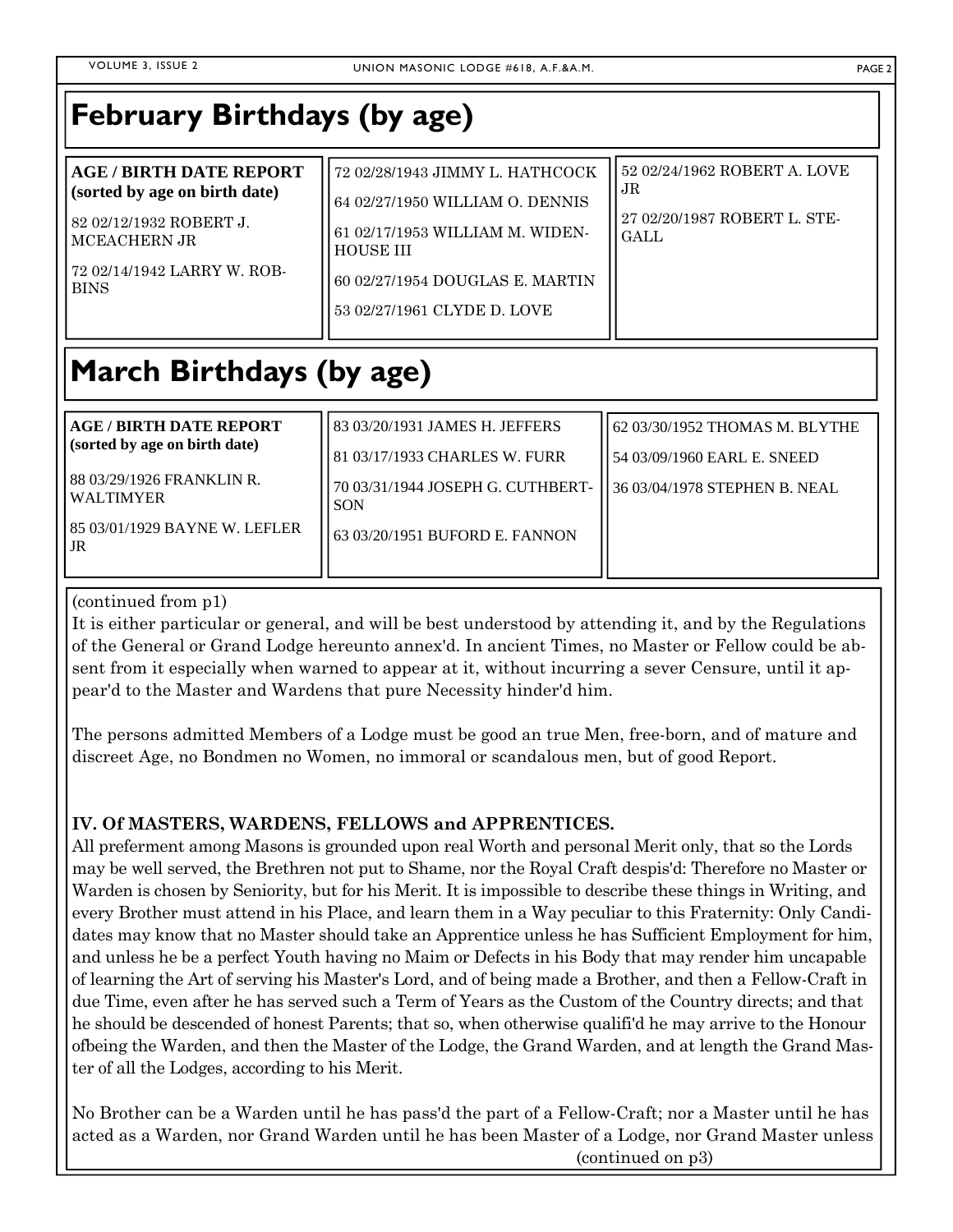#### (continued from p2)

he has been a Fellow Craft before his Election, who is also to be nobly born, or a Gentleman of the best Fashion, or some eminent Scholar, or some curious Architect, or other Artist, descended of honest Parents, and who is of similar great Merit in the Opinion of the Lodges.

These Rulers and Governors, supreme and subordinate, of the ancient Lodge, are to be obey'd in their respective Stations by all the Brethren, according to the old Charges and Regulations, with all Humility, Reverence, Love and Alacrity.

#### **Of the MANAGEMENT of the CRAFT in WORKING.**

All Masons shall work honestly on Working Days, that they may live creditably on Holy Days; and the time appointed by the Law of the Land or confirm'd by Custom shall be observ'd. The most expert of the Fellow-Craftsmen shall be chosen or appointed the Master or Overseer of the Lord's Work; who is to be call'd Master by those that work under him. The Craftsmen are to avoid all ill Language, and to call each other by no disobliging Name, but Brother or Fellow; and to behave themselves courteously within and without the Lodge.

The Master, knowing himself to be able of Cunning, shall undertake the Lord's Work as reasonably as possible, and truly dispend his Goods as if they were his own; nor to give more Wages to any Brother or Apprentice than he really may deserve.

Both the Master and the Masons receiving their Wages justly, shall be faithful to the Lord and honestly finish their Work, whether Task or journey; nor put the work to Task that hath been accustomed to Journey.

None shall discover Envy at the Prosperity of a Brother, nor supplant him, or put him out of his Work, if he be capable to finish the same; for no man can finish another's Work so much to the Lord's Profit, unless he be thoroughly acquainted with the Designs and Draughts of him that began it.

When a Fellow-Craftsman is chosen Warden of the Work under the Master, he shall be true both to Master and Fellows, shall carefully oversee the Work in the Master's Absence to the Lord's profit; and his Brethren shall obey him.

All Masons employed shall meekly receive their Wages without Murmuring or Mutiny, and not desert the Master till the Work is finish'd.

A younger Brother shall be instructed in working, to prevent spoiling the Materials for want of Judgment, and for increasing and continuing of brotherly love.

All the Tools used in working shall be approved by the Grand Lodge.

No Laborer shall be employ'd in the proper Work of Masonry; nor shall Free Masons work with those that are not free, without an urgent Necessity; nor shall they teach Laborers and unaccepted Masons as they should teach a Brother or Fellow.

(will be concluded in the March newsletter)